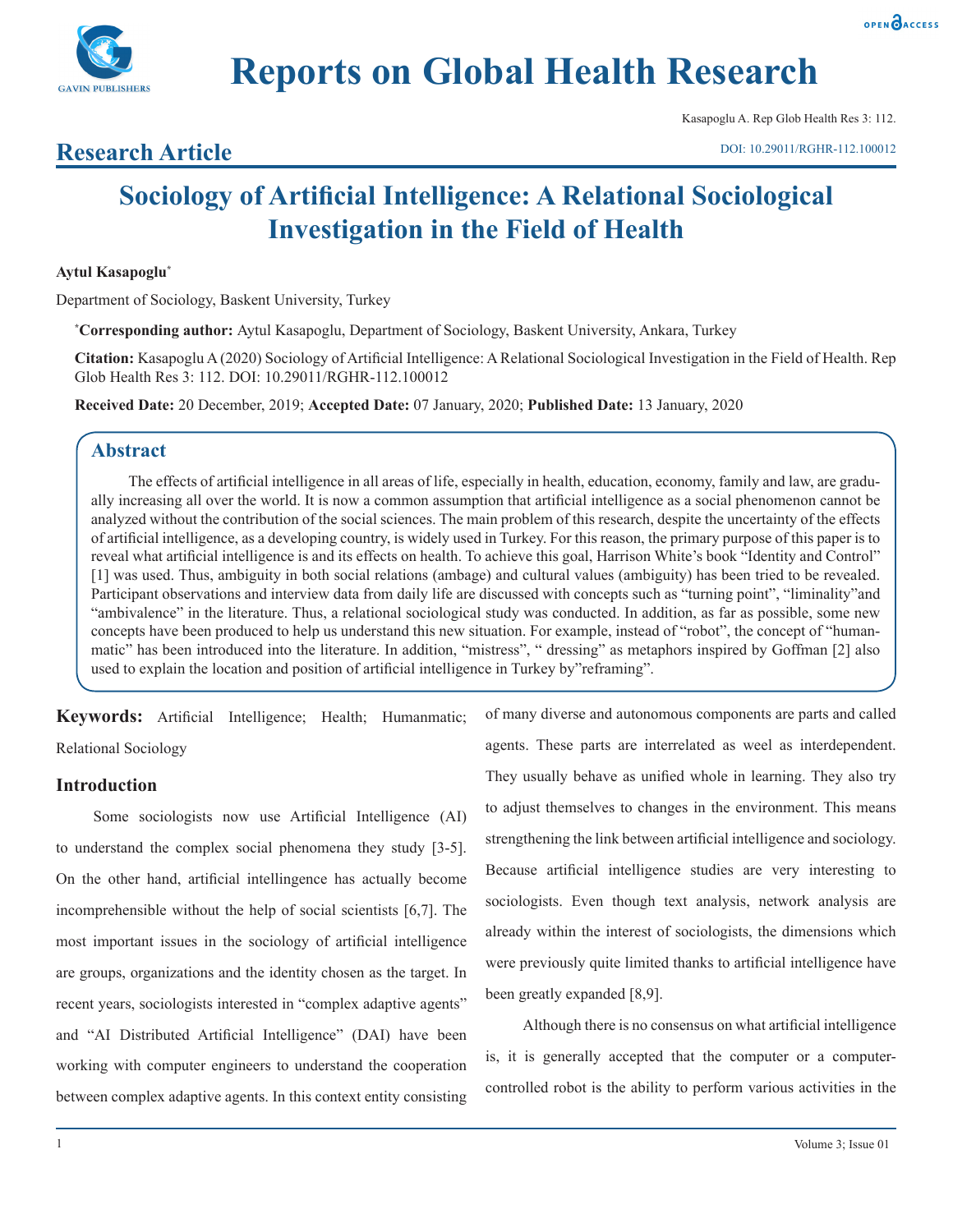same way as intelligent creatures [10]. It is also a science that thinks like people, can make decisions, make suggestions and deal with technology [11]. Indeed, in both universities in Turkey (Hacettepe and TOBB). it has begun training in the engineering departments. Two types of artificial intelligence are possible: a) Machine learning b) Deep learning

- **a) Machine Learning:** Computers learn to use "big data" sets [12] on their own. For example, in 1996, a machine beats Kasparov, the world chess champion. The machine learns all moves in style that will go beyond 15 steps.
- **b) Deep Learning:** It is actually a kind of machine learning. Deep means having more than one hidden layer. For example, AI, learns the board game Go and beats the champion.

Machine learning is learning from experience. First we need to have big data. Then we upload a large number of samples to the computer. For example, who will win the competition in a current TV program. All the information we have must be uploaded to the players' performances according to demographic characteristics such as the number of games, who has won in advance, age, education and gender. If the program is a marriage program, it is also necessary to upload data on who, why they are getting married, age, gender, education, family structures, socio-economic levels or professions. If the subject is health, it is necessary to have all the information about a particular disease, such as causes, incidence or prevalence, symptoms, developmental process, relationship with other diseases. This is why big data is needed to reduce the error. However, as we do not have big data in every issue, the ones that are collected in developed Western countries may show deviations from desease or consumption patterns of less developed countries.

Artificial intelligence, developed for different purposes in

different sectors such as trade, industry, construction, education, engineering and law, is applied in the field of health with some modifications and the health care we are accustomed to is transformed. Artificial intelligence makes complex calculations faster and more accurate. "Cloud", "Internet of Things" (IOT) is some of the artificial intelligence types. Nowadays, we use high capacity artificial intelligence with very small devices such as telephone, smart phones and google android system.

"Internet of Things", developed by K. Ashton in 1999, means network of internet. It is the technology that connects something at a certain time and place to other people and objects using internet facilities. Cloud covers all artificial intelligence and sensor networks [13,14].

"Cloud" [15] was developed in 2015 at the University of Oregon in the United States to provide personalized medical information for later use when needed to treat diseases such as cancer or Parkinson.Here the cloud is used as a metaphor.

There are two main factors that increase the need for Artificial Intelligence. One of them is "evidence based medicine". Because now more and more evidence-based medicine is applied in treatments. This means diagnosis and treatment based on further test results [16]. The second is "personalized medicine". Because even different doses of medication to be given to patients at different ages and stages of disease should be different. The objective and subjective conditions of people are taken into consideration. This is actually a "patient-centered" medical practice and is very important. Since the genetic and psycho-social characteristics of the patients will be different, personalized medicine and treatments are becoming more common.

We now live in the age of robotized humans and humanized robots, and transformation is similar to honeycomb and is multi-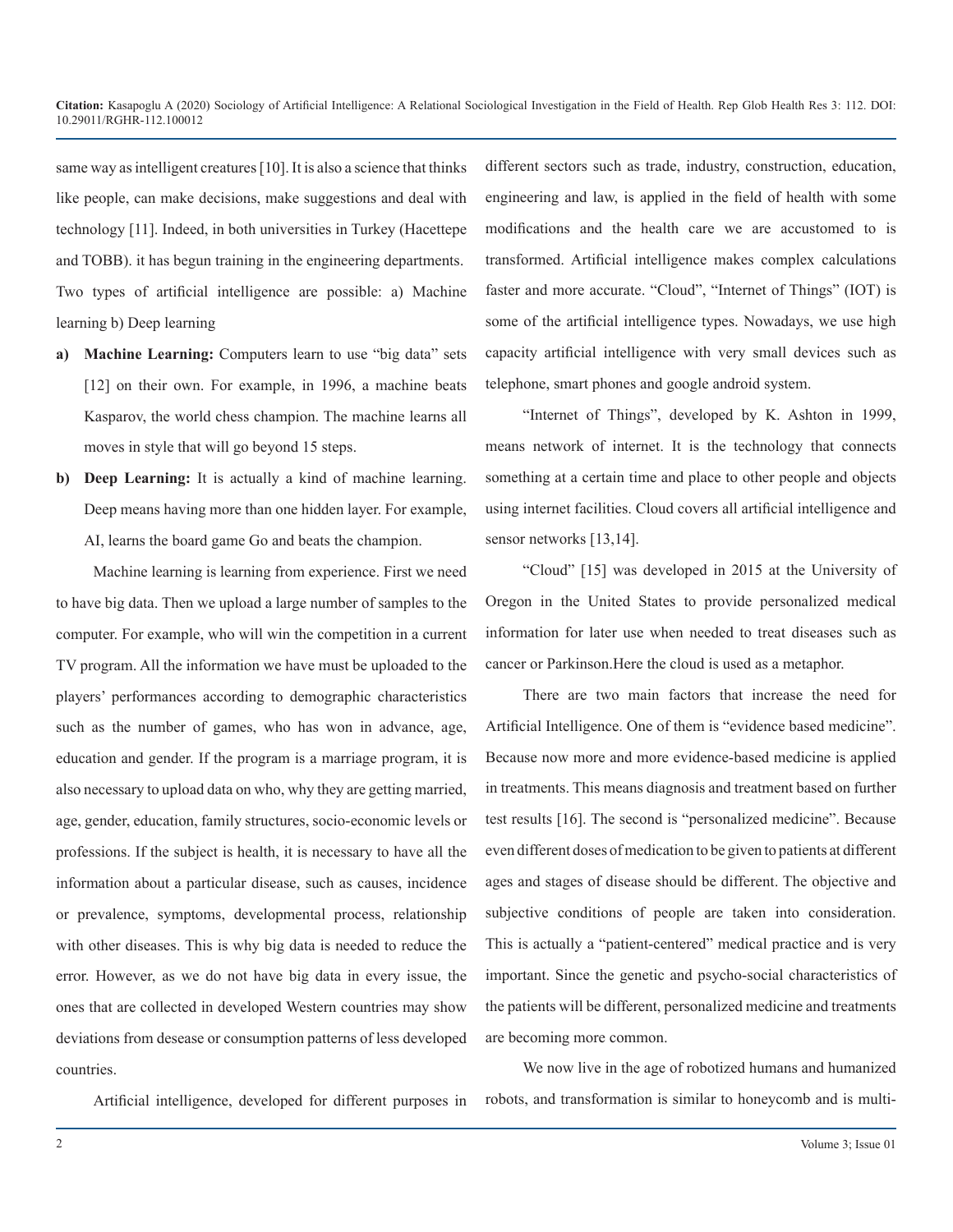disciplined. In the field of health, many fields such as health sociology, health engineering, health economics, health law, health ethics, health policy and media have to cooperate in the use of artificial intelligence.

#### **Research Problem**

It is possible to talk about the positive and negative effects of artificial intelligence dialectically. The benefits are indisputable, especially in the fields of economics, engineering and education. However, when it comes to human life such as health, the uncertainty of the effects of artificial intelligence is immediately noticeable. In particular, the fact that companies developing artificial intelligence do not share the necessary information, as well as the fact that patients and physicians who use artificial intelligence do not have enough information and the lack of data to evaluate the benefits of health practices increase uncertainties. Therefore, the main problem of this research is the uncertainty in both values and relationships. Harrison White argues in his Identity and Control [1] that people avoid uncertainties and try to control them.

In general, it is claimed that technology is one of the positive effects of liberating people and equality, but more concretely, there is much uncertainty about artificial intelligence and its health effects. Positive impacts include: a) rapidly reaching the target audience in places and situations where health services are not adequately accessible, for example in disaster and war; b) to provide care for patients in some epidemic and infectious diseases (eg AIDS) without cessation; c) to diagnose and treat with a lower error in all emergencies that require a quick and appropriate solution; d) To make the subjects more comfortable to open in the care of the patient and the elderly (negativity they experienced, for example, bruising as a result of falling, etc.) and to make them happy; e) to provide health care to the population of the growing unproductive

(age) population at lower cost, f) to meet the need for qualified health workers due to the decrease in population growth rate; g) To provide better quality health education, leisure activities and sports services; h) Providing services that are more sensitive to the environment and produce less waste; h) Breaking the hegemony of male-dominated areas of expertise with the support of technology (for example, increasing the number of female physicians in the fields of surgery and pathology).

Due to the fact that artificial intelligence, mostly produced by male engineers, does not have the female creativity and sensitivity, which makes up the other half of the population, and due to the devaluation of human and labor a) leading to a decrease in the employment of female employees who find high employment opportunities in the field of health b)devaluation of many area of expertize including surgery c) increasing conflicts by disrupting business peace; d) dependence on countries producing advanced technology; e) buying advanced technology more expensive; e) causing deterioration in the mental and physical health of people whose productivity is lost; f) gradually destroying the network of social relationships that play an important role in health and treatment, leading to loneliness and symbolic violence in staff as well as patients; g) to lead to a loss of confidence in oneself and others; h) The rapid shift of life towards uncertainty and the loss of control of both patients and health workers, each as an identity, are negative effects.

## **Objectives**

The answers to the following questions were sought within the limits of this article:

- a) What are the health effects of artificial intelligence?
- b) What are the concerns about the use of artificial intelligence in health?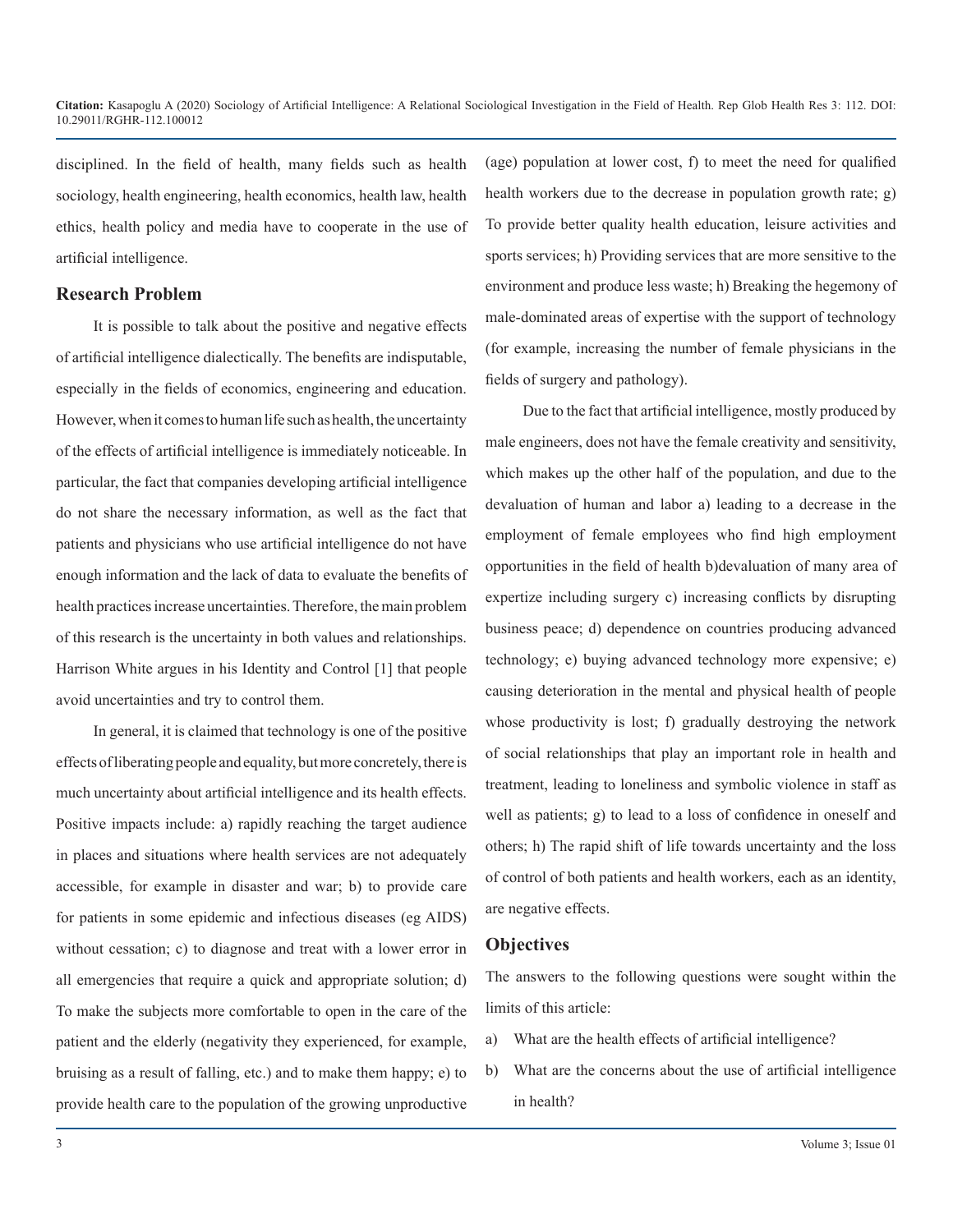- c) What are the steps on the relational sociological analysis of artificial intelligence in Turkey?
- d) What is the metaphor used to express artificial intelligence in Turkey?
- e) Which metaphor can be proposed instead of robot in Turkish?

#### **Methodology**

This study was carried out mainly in two branches. Firstly, the existing literature was systematically searched. For this purpose the last five years articles posted on the internet related to artificial intelligence in Turkey were examined. The articles are generally considered positive. Moreover, it is noteworthy that those who publish these articles, most of which are based on translation from the West, are firms operating in the field of health.

The second data source is interviews. It is possible to divide these interviews into two. One of these is in-depth interviews with 20 people representing people from various socio-economic levels in Ankara. Half of them are men and half are women. Similarly, it has been paid attention that education levels fall into three categories as low-medium and high.

Apart from this, using Delphi technique, a group of nurses, physicians, lawyers, economists, engineers and sociologists has been discussed twice (two hours each) which metaphors can be used instead of artificial intelligence. As it is known, Delphi technique is mostly used in estimating the results of some events in the future in a systematic and interactive way by taking the opinion of experts. This method was used by O. Helmer and N. Dalkey in the 1950s to predict military issues in particular [17].

#### **Results**

In this section, as much as possible, to answer the questions stated

in the aims, and firstly the impacts of artificial intelligence in the field of healt are tried to be explained.

#### **Impacts of artificial intelligence in the field of health**

The first notable point is transformation in healthcare professions. The second feature is the focus on "care" and "nursing" rather than cure. In other words, while the need for physicians decreases, it gains value as backbone in nursing and mother care. The use of artificial intelligence is high in medicine, especially in the field of surgery. In fact, this is called "surgery of robots instead of robotic surgery. Also known as the male profession in the field of surgery, robots as well as female surgeons are growing. According to a sociological analysis in the field of surgery [18], in the relationship between the doctor and the patient robot was entered as an "interface" as a third stakeholder. For example, when robot performing surgeries, the physician can no longer touch his patient. There is an ontological rupture. "Touch" is the key concept in this relationship. Touch is actually a privilege in the medical profession. However, in robotic surgery, the physician has lost this privilege and power. Here handicraft and dexterity have lost their value. Because the surgeon can touch the patient indirectly, not directly. Instead of the surgical touch, the surgeon has to talk to the patient with the human touch to reassure him. The daVinci interface used in this type of surgery. In 2000, it was approved in USA. From now on, the entire surgical order changes because the robot replacing the physician is now in the center. The robot is the host here, the physician is like a guest. When the robot touches the patient, the surgeon can only guide the robot with a console. Doctor also monitors the operation in front of the monitor. As a result, in the relationship between surgeon and artificial intelligence, the surgeon loses his former power as dexterity passes to the machine. On the other hand it requires a high cost to use da Vinci, one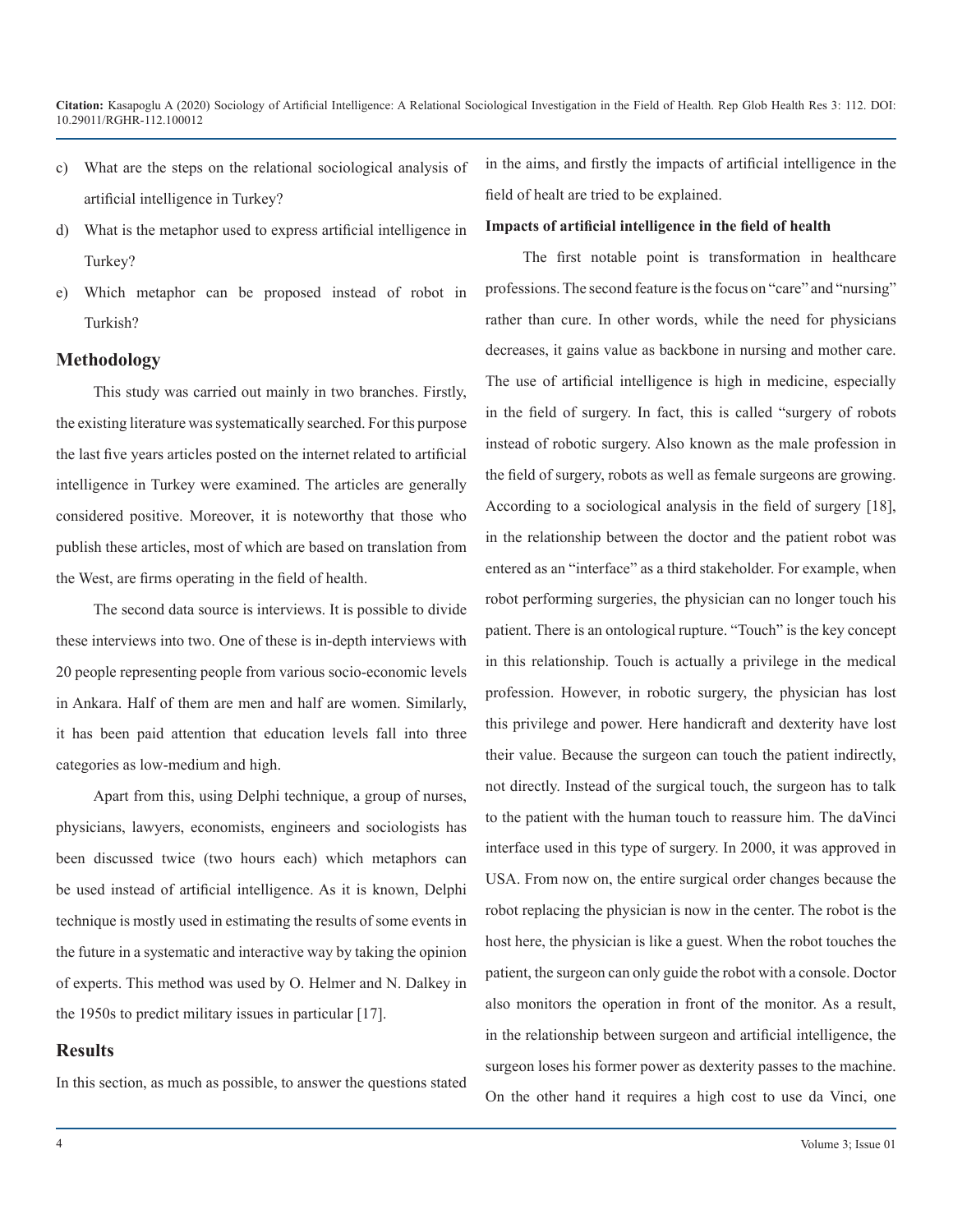should be noted that the majority of users in Turkey are male and reproduction of gender-based inequalities is common.

When the related literature is examined, it is understood that artificial intelligence has five important effects [19]. These are respectively: a) advanced medical diagnosis; b) Virtual health assistance; c) Cost reduction, d) Finding new drugs and f) Interaction / communication.

- **a) Advanced medical diagnosis:** Improvement in medical diagnosis is important in preventing diseases. Early diagnosis is very important especially in diseases such as cancer. Artificial intelligence also reduces the margin of error in IVF. Artificial intelligence is also used in the diagnosis of cancer-causing foods. The use of robots as artificial patients in health education are some of the important developments in diagnostic procedures.
	- **b)** The most important effect of artificial intelligence in health care is in the field of data analysis and management. In order to diagnose the patient with high reliability, artificial intelligence first stores the data uploaded to it and then establishes relationships and connections between them. As a result of this process called machine learning, artificial intelligence warns patients about potential problems based on the available data.
	- **c) Virtual Health Assistance (VHA):** Virtual Health Assistants is your personal physician who will help you wherever and whenever. There are two types of assistance: the first is to diagnose and control the problem, the second is to remind the prescribed drugs and warn about possible health problems. Virtual assistants use a large data network to identify symptoms. It also develops a natural language generation for patients to do what they say.
- **d) Cost reduction:** According to experts, artificial intelligence reduces the cost by fifty percent (50%). In fact, the most striking is that it is forty percent (40%) more effective despite its low cost. AI, enables physicians and other health personnel to use their resources in the most efficient way and to provide better quality services.
- **e) New drug production:** The classic or rather the previous drug production system is both more expensive and time consuming. For example, the development of a drug can take 15 years. However, artificial intelligence can enable researchers to perform millions of tests in a short period of time. That is why the time and cost reduction effect is mentioned. It should be noted, however, that a new cancer drug has not been produced recently.
- **f) Interaction / communication:** Today, like everything else, technology is used in doctor-patient interaction. Patients are waiting for their problems to be solved quickly by communicating with their physicians in virtual environments. Today, artificial intelligence responds to questions by communicating with patients. Starting from drug dosages, the answers to many of the questions that the patients ask can be given through healthcare both in rapid interaction and even empathically. Even pictures or handwriting are accepted. Facial recognition techniques are actually used to limit freedoms, which is a source of concern.

When it comes to objections in the field of health, it is possible to group them into three main points, as mentioned in the writing of the research problem [20]: Verifying the benefits of artificial intelligence; b) Transparency and reliability; c) Training needs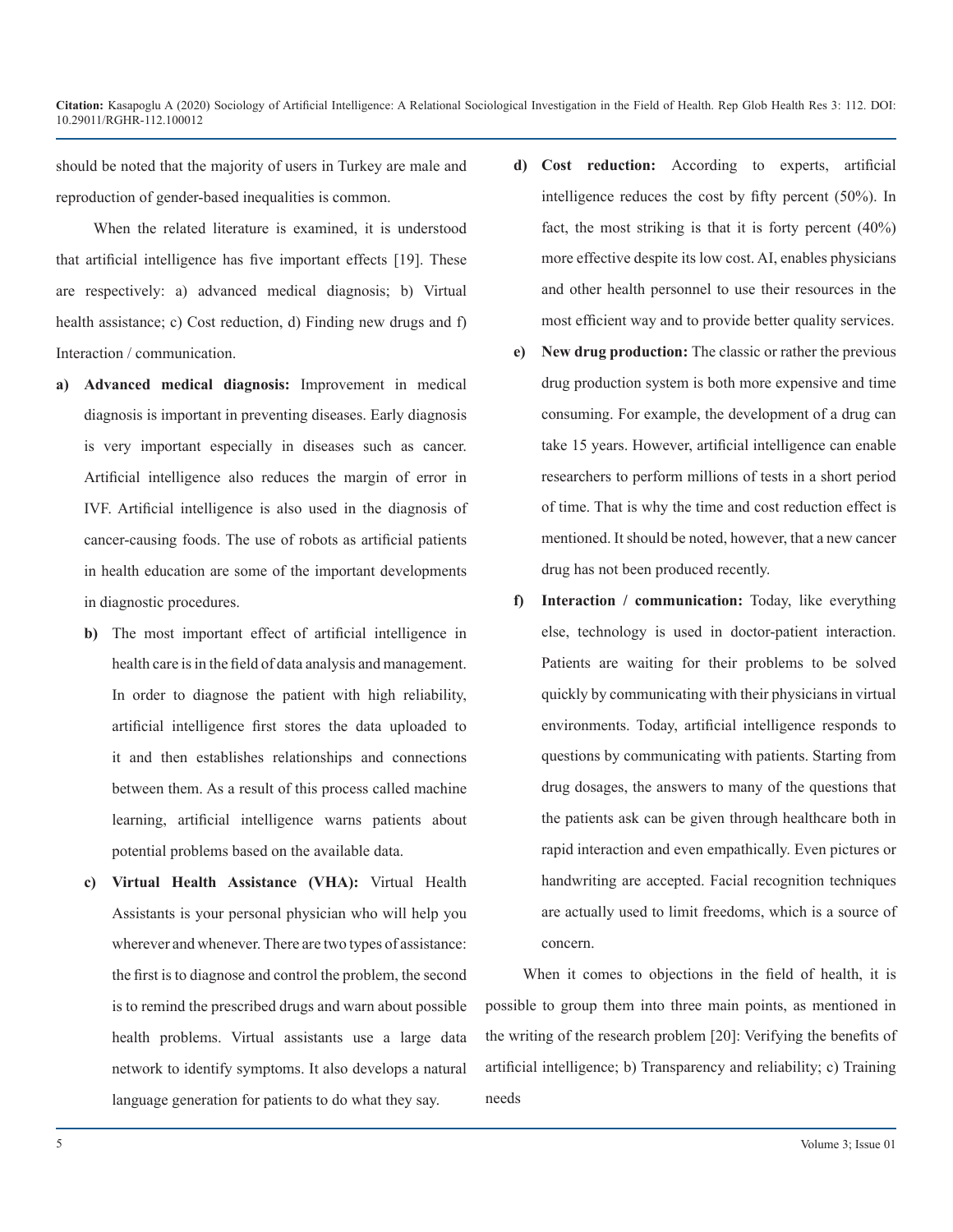- **a) Verification:** Before artificial intelligence was used so widely, validation and summarization based on different treatment classifications, clinical findings, literature had traditionally been done by human experts. The evaluation of the benefits of artificial intelligence should not be done by artificial tools, but by human experts, as there is not enough statistics available. However, artificial intelligence should be removed from being a black box.
- **b) Transparency and repeatability:** Inevitably, the methods used by companies are very different. For example IBM, TESLA, ALPHABET, N vidia companies work with separate software programs. On the other hand, these big companies do not provide enough information to the public in discussion platforms and publications. However, limited knowledge and closeness are no longer acceptable in our age. Surely companies should be more transperant.
- **c) Lack of education of the caregiver as much as the patients:** As it is known, nowadays the center of care has shifted from the clinic and physician to the patient. In the care decisions, the previous paternalist structure was abolished and turned into an equal or equivalent relationship. Therefore, both care providers and patients should be trained to provide presicion about changes and big data introduced by AI to prevent AI from replacing the physician, physicians need to know how to use big data, hypothesize and analyze in clinical practice.

As a result, interaction and communication become very important. Because there is a concern in health care that there is a return to the Bio-medical model, which we have criticized a lot, moving away from being human-centered [21]. Mechanical, electronic artificial intelligence can lead to a detachment from the Bio-Psycho-Social Model, of being human-oriented. Because now again the disease comes to the forefront instead of the patient and very precise provisions are produced. In spite of ambitious efforts, "cloud" and "internet of things" unfortunately cannot be avoided in situations where it is necessary to be personal. Because the algorithms are prepared in general templates.

When both positive and negative thinkers about artificial intelligence are examined, the first names that come to mind are Eric Topol [22] and Elon Musk [23]. As a famous cardiologist and author of the book Deep Medicine, Eric Topol argues that human and artificial intelligence will coexist in high-performance medicine. He goes even further, saying that artificial intelligence can bring human-centred understanding to medicine back and that there is a great transformation. Topol outweighs the positive aspect when dealing with the question "how can I bring humanity back to medicine"? Elon Musk, on the other hand, looks both positive and negative. On the positive side, he thinks that artificial intelligence will prepare people for the end while people say they will soon learn a lot of foreign languages thanks to the chips embedded in the brain. However, robots will be smarter than the smartest human being, as the chimpanzee does not understand us today, he reveals his pessimism that we will not understand the robot tomorrow. In fact, it is not surprising that less than four hours of working time and new professions are expected to emerge. As the lifespan is prolonged, the "oldchildren" will require new programs, such as overnight or daytime life education, for care. Turkey, which is open to anyone over 65 years old and four years of volunteer given by the teacher of social science, health and culture courses conducted by the University of Rejuvenation, is a very specific step taken in this direction could be called.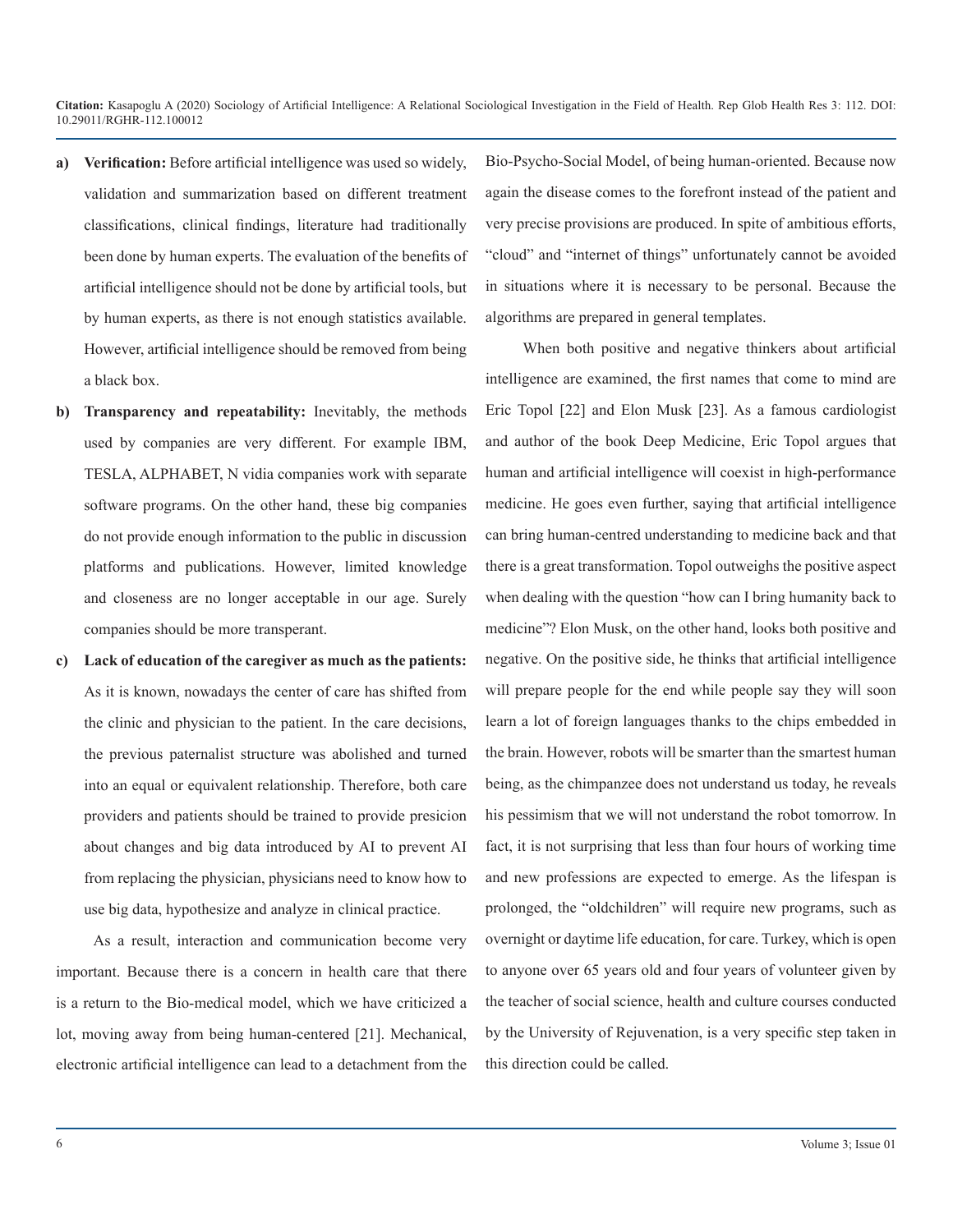## **Relational sociological analysis of the current situation in Turkey**

At the beginning of many important features about AI's literature in Turkey comes in translations and publishing them on the internet. In these publications, more positive aspects are shared by foreign trading companies (i.e.Price Waterhouse Cooper). Artificial intelligence is the most important news in the field of health. In addition, it is underlined that the public's attitude towards artificial intelligence is positive. For example, in research, artificial intelligence is seen as a felicity, benefaction or even boon. When this situation is evaluated in the focus of uncertainty, ambiguity in values and ambage in social relations are seen [1,24,25].

**Ambiquity:** The cultural codes of what is right and what is wrong are mixed. Islamic values were stretched by interpretations. However, science, technology and automation are always valuable.

**Ambage:** Turkey has long been confiding in people and institutions are eroded. People even suspect their relatives. Therefore, the choice of robots is rational. Artificial intelligence is used to determine whether the news is true or not.

In this study, relational sociological [26] analysis was made considering six basic features (Table 1).

| <b>Features</b>                                    | <b>Explanation</b>                  |
|----------------------------------------------------|-------------------------------------|
| Dismissal of Cartesien<br>dualities or dichotomies | To give importance to associations  |
|                                                    | To give importance to uncertainties |
| Dismissal of Essentialism                          | (liminality)                        |
| Process oriented                                   | Change in time and space            |
| Everyday life                                      | Ordinary events                     |
| Developing new concepts                            | Reframing included (E.Goffman)      |
| Turning points                                     | Breakdown points (Turner) included  |

**Table 1:** Relational sociological analysis of A.I.

**Dismissal of dichotomies:** Robots and humans are in continuity with each other. Robots are developed by humans again based on people. Since male engineers are the majority in the production of artificial intelligence, some situations that are still against women in society are being reproduced. In other words, patriarchal features in today's societies and cultures are reproduced with robots. In fact, Bruno Latour's [27] conceptualization of "actor "(human) and"actant" (nonhumanal) is useful in understanding robots. There are many similarities between human and rabots. The concept of "cyborg" used by Donna Haraway [28] is also important. Technology cyborgize people. Cyborg is a hybrid of human and robot. Anyone who has a cell phone for example is cyborg. It is thanks to google that everything you wonder about is instantly learned and not afraid of getting lost. Being both free and dependent has become our main feature. On the other hand, even if the new one is called technology, technology has existed in our lives for a long time: paper, pen, car. Here it is useful to address the concepts of "ambivalence" [29] as well as "liminality" (artificial intelligence) as two useful concepts in understanding and explaining the subject in the context of rejection of dichotomies. Ambivalence, as is known, is to have complex feelings about a relationship or object. It emerges in many intertwined social relationships. It is also the product of complex relational experiences and has transformative power [30]. The interaction in the human-robot relationship has transformative power as a process. It also goes beyond sociological individual experiences. Artificial intelligence can therefore be described in terms of both ambivelance and liminality, which have an important place in the "sociology of emotions" [31]. Because artificial intelligence has the characteristics of both human and machine. It is both useful and spooky.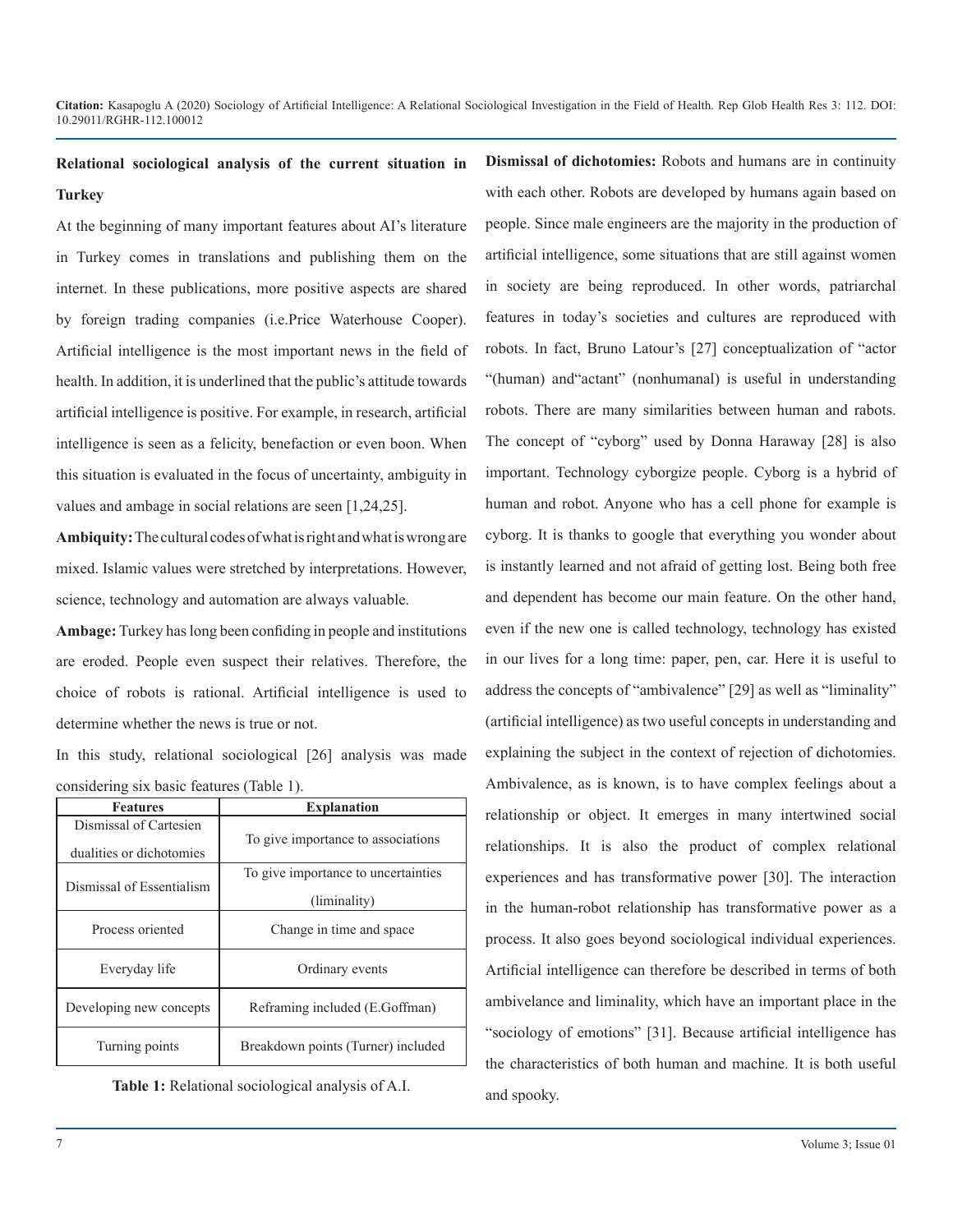**Dismissal of Essentialism:** In relational sociology, undetermined, uncertain fields are emphasized instead of determined fields. Thus refusing dichotomies and not being essentialist are in logical consistency. There exists liminality. We cannot speak for sure in situations that are not the opposite of each other, such as black and white. Instead of being essentialist by speaking, being vague and ambiguous is very valid in both artificial intelligence and health. Because sometimes we act like a robot. There is also a very vague area, like robots. For example, a Turkish scientist named Bager Akbay [32] created a poet. The poet robot was given a female name Deniz Yılmaz and entered the digital media with an average female picture. Deniz Yılmaz possesses both intelligence and emotional quality and writes poems. The person who designed Poet robot, has seen digital art training in Australia and mathematics in Japan. He creates an author as an artist. Teaches syllables, words, rhyming, meter, writing. In fact, he teaches him to write poetry first, and then a novel using Markov-n program. Today, Bager Akbay is trying to defend the rights of the robot. He also works in the field of children's education. Bager Akbay is one of those who think that the future of artificial intelligence is uncertain. He predicts that artificial intelligence is not a competitor to human beings, but can lead to other objects, even to other planets. As proof of this, the artificial intelligence, which defeated the chess champion in 1999, shows that it cannot win the game of starcraft. We don't need to be too afraid of robots if you think he/she has passed the science exam more recently. "We are smarter than mulberry, do we destroy all mulberr", Akbay asks in an interesting inference. So it is unnecessary to fear artificial intelligence [32].

**Process Based sociology:** When the applications are considered as a process since the first emergence of artificial intelligence, the first evaluations are negative. Despite the diversity, it cannot

be claimed that it provides equality and freedom in all areas. Negatively dialectically, like all technological developments, it is observed that it creates both dependence and emancipation. In fact, it has a greater negative impact on women and employment. However, people want to realize their own self by working. In fact, Kurt Levin in social psychology and P.Bourdieu [33] in sociology remind us of the importance of space as well as time. P. Bourdieu's topological analysis and K Lewin's [34] hodological analysis in field theory, while working on life space, is to involve the physical and social environment in the analysis. The degree to which artificial intelligence is affected by space is different. Indeed, it is clear that environmental differences at macro levels in Eastern and industrialized Western societies will affect the effective use of artificial intelligence.

**Daily life events:** It is necessary to create appropriate new jobs that will respond to new situations in which artificial intelligence produces many of the things that people do with less error, less cost and less time. For example, the labor force in industrial production is employed in the services sector. Innovations in every field are gaining importance.

**Turning Points:** 2015 is considered an explosion in artificial intelligence. A new automation wave called Industry 4.0 has emerged. According to Eric Brynjolfsson and Andrew Mc Affe [35], the authors of Second Machine Age, Platform Capitalisme does not have personal rights in the system. Digital palatforms such as Uber and Air BnB implement a flexible business model. They are now mass brokers, irresponsible intermediaries. While looking at what is happening in everyday life, process-oriented, important breakdown points are seen. For example, according to marketing professor Scott Galloway [36], the worker who lost his previous job to the robot will have lower wages in his new job and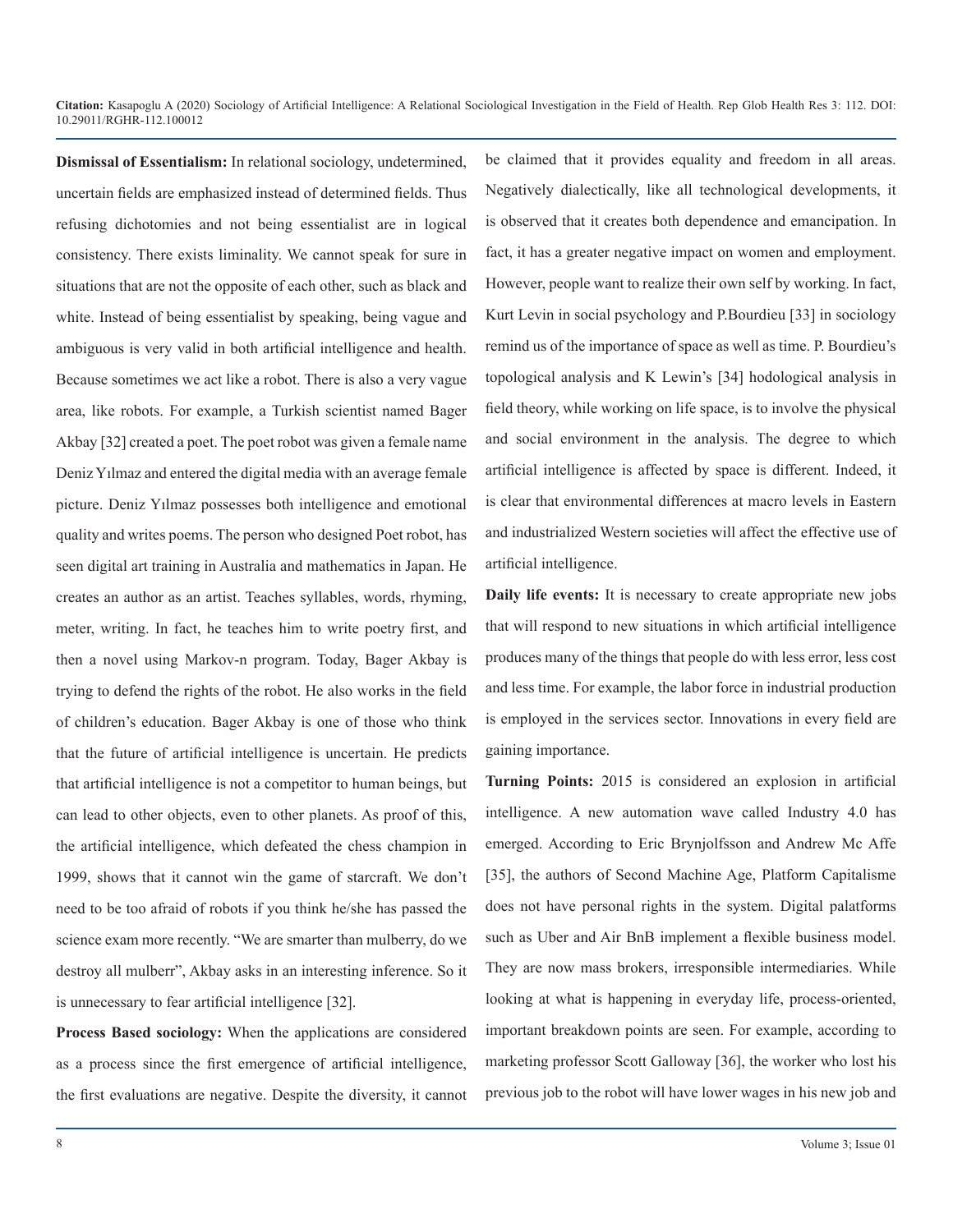almost no democratic rights, such as job security and participation in decisions. Many workers already work as intermediaries in jobs called free sharing. The name of the economy is now shared economy. However, employees are rapidly shifted to the status of self-employed. In addition, Wework is nothing more than a deception in that companies want to increase their capital by going public (Initial Public Offer / IPO). According to Galloway [36], "the world is not as impressed with the Silicon Walley as the Silican valley is with itself."

Today, it is outdated to make technology hostility (Luddite Fallacy) like Ned Ludde, which is breaking down knitting machines. Luddite was observed as a machine vandalist movement in England in the 18th century at the beginning of the industrial revolution. What is important today is that societies create new jobs and transform education in this direction. A similar development is expected today, just as people have migrated to the cities and were employed as workers, when mechanization in agriculture has taken place in the past, when the horse was replaced by a tractor and a farrier replaced by industrial workers.

**Future of professions:** It is possible to deal with the issue in two categories: a) they will disappear and b) they will continue. Lawyers, physicians, engineers, drivers, pilots, publishers, secretaries, cashiers, travel agencies, manufacturing and construction workers, financiers, soldiers, stockbrokers, movie stars will be disappeared. On the other hand, psychologists, sociologists, dentists, nurses, mechanics, artists, scientists and business strategists are the occupations to be continued. By 2034 there will be no need for many intermediate jobs. The wealthy, which is one percent, will be profitable, while the middle class will disappear. There is a redefinition of occupations. Nearly half (47%) of occupations will no longer be available within 25

years. Only five percent will remain the same. According to the World Economic Form, half of the employees are expected to be freed (jobless) in the next 10 years. Artificial intelligence will become widespread outside of arm strength. Because technology is changing so rapidly, education and new business inventions are needed to keep up with society. As such, labor-intensive economies are more anxious.

In fact, the important point to be emphasized here is that, as Zahidi [37] noted, other factors such as global climate change, aging of the population and changing women's job demands also have an impact on business life. Also at first glance women in engineering and mathematics and technical areas seem disadvantaged. In the future, however, women will be in a better position, and uneducated men will be more unemployed.

In the light of the above, it is possible to mention some suggestions for the solution of the problems that may be experienced in business life:

- a) Defining new vital goals and objectives to make people happy when the working time is reduced to four hours per day;
- b) Re-job descriptions of jobs and professions in accordance with automation
- c) Acquiring new skills for middle-aged employees through training
- d) Working on average seven or eight different jobs.

Sennet [38] and his work, "Corosion of Character, can in fact be regarded as heralding these changes many years ago. However, the most darmatic aspect is that there are no states and societies that are prepared for these changes. Only 10 transnational companies are the most prepared. They constantly invest in artificial intelligence.

New concepts for new situations: Sociology's explanation of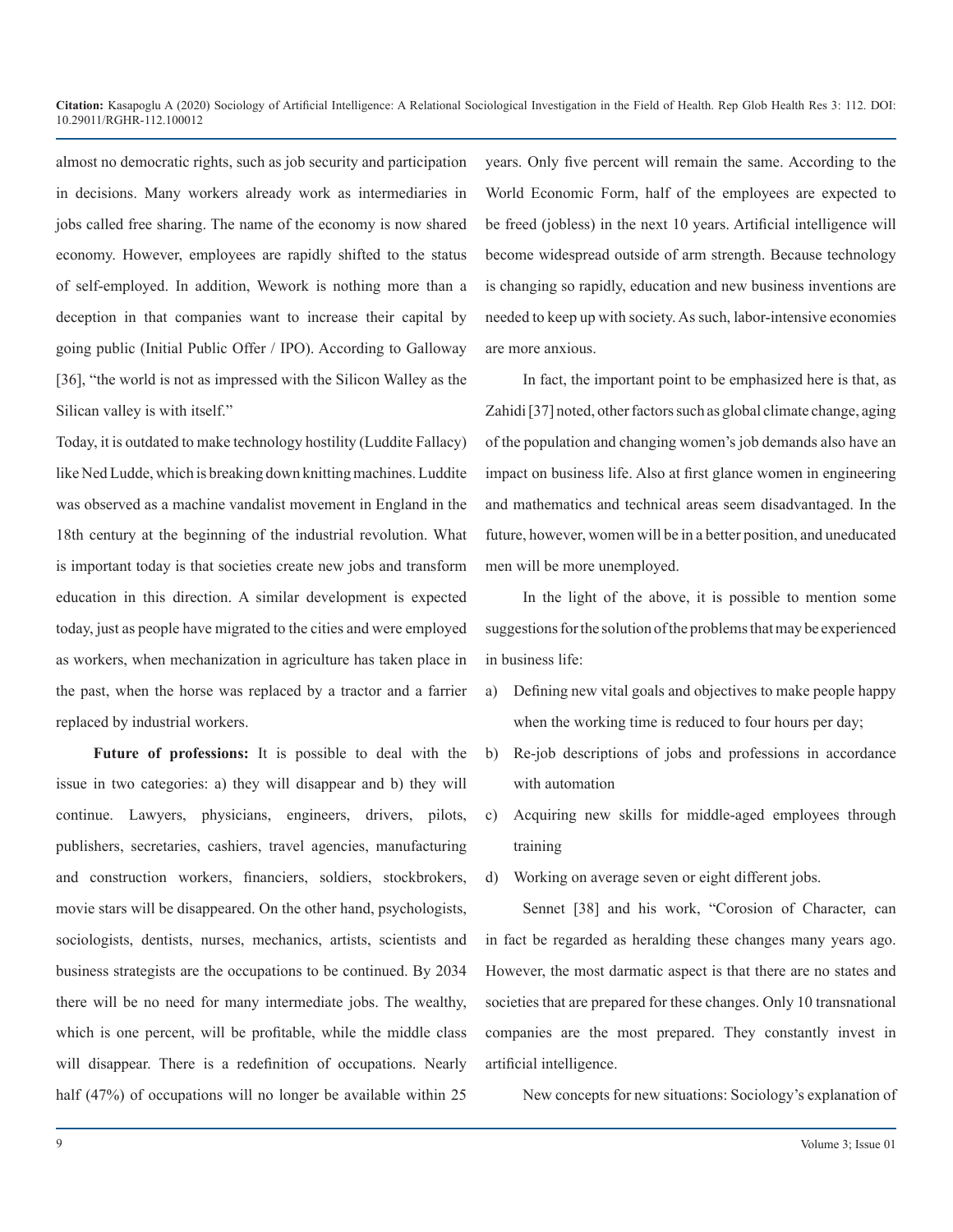the emerging changes in time and space, as it was before, not only contented with two basic factors, such as population desnsity (E. Durkheim) and Technology (G.Childe), but also developed new concepts that fit the spirit of time [39].

New concepts that can come y from a non-Western countries. Indeed, one of the appropriate answers could be as follows by making use of Bourdieu's [33] concept of "capital". Turkey, albeit limited economic capital and cultural capital of the faithful people in a country which is very rich as well as profane. Like every positive technological development, they adopt artificial intelligence as a machine. Such as Saint Google.

Metaphor storming to explain our cultural capital must be an effort. For instance kitchen jobs in France "installation" as a metaphor by describing the techniques [40] it is described as "elegant and fine embroidery work" in terms of more detailed jobs in Turkey. Therefore, it is legitimate that the same process is expected to be expressed differently in different cultures. For example, in Turkey we didn't develop artificial intelligence and therefore we call AI, "guest". In Turkey's culture, fundamental norms are to be good to the guests. Moreover, as a machine this guest is beneficial and hence valuable. On the other hand, in both traditional society and modern industry, authority can not be divided. Since robots are constantly working in the chain of command, they can "dress" the weakened patriarchal mentality. The dressing is also considered as a metaphor and "reframe" here [2]. Because patriarchy loses its old power in parallel with the improvements in women's status. Men desire to maintain their power by dominating robots instead of women. On the other hand, women can tolerate the "mistress" of artificial intelligence in order to breathe more easily in their oppressed roles. It is therefore

becoming tolerable for men to associate robots to the male-female relationship as a third entity. In fact, as a reframe concept, although mistress is a social institution rejected by women, it is seen as less threat by women in close relationships. So for artificial intelligence, this metaphor was deemed appropriate. Finally, using the Delphi technique, the most appropriate concept for this machine, which is very similar to a human being as a result of a common mind based on brain storming, became "humanmatic" (insanmatik) concept. As stated by Turner and Stets [31], human is a holistic being with its emotional and social aspects as well as biological / physiological (Table 2).

| Intelligence Quality<br>Agentic | <b>Emotional Quality</b><br>Communal |
|---------------------------------|--------------------------------------|
| Rationel                        | Sensitive                            |
| Logical                         | Unreasonable                         |
| Independent                     | Dependent                            |
| Creative                        | Unimaginative                        |
| Free                            | Prefering Movement Together          |
| Dominant                        | Adaptive                             |
| Masculen                        | Feminen                              |

**Table 2:** Content of HUMANMATIC.

### **Conclusion**

The effect of artificial intelligence on sociology is more on approach and principles. Artifical intelligence and calculating machineries have the capacity to improve and transform the study methods of sociology. In both text and network analysis, it may be possible to examine time and spatial changes together with artificial intelligence [11].

An area of increasing interest in artificial intelligence and sociology is emotions. For an agent to be social, She/he needs to express his feelings. Emotions help in social performance.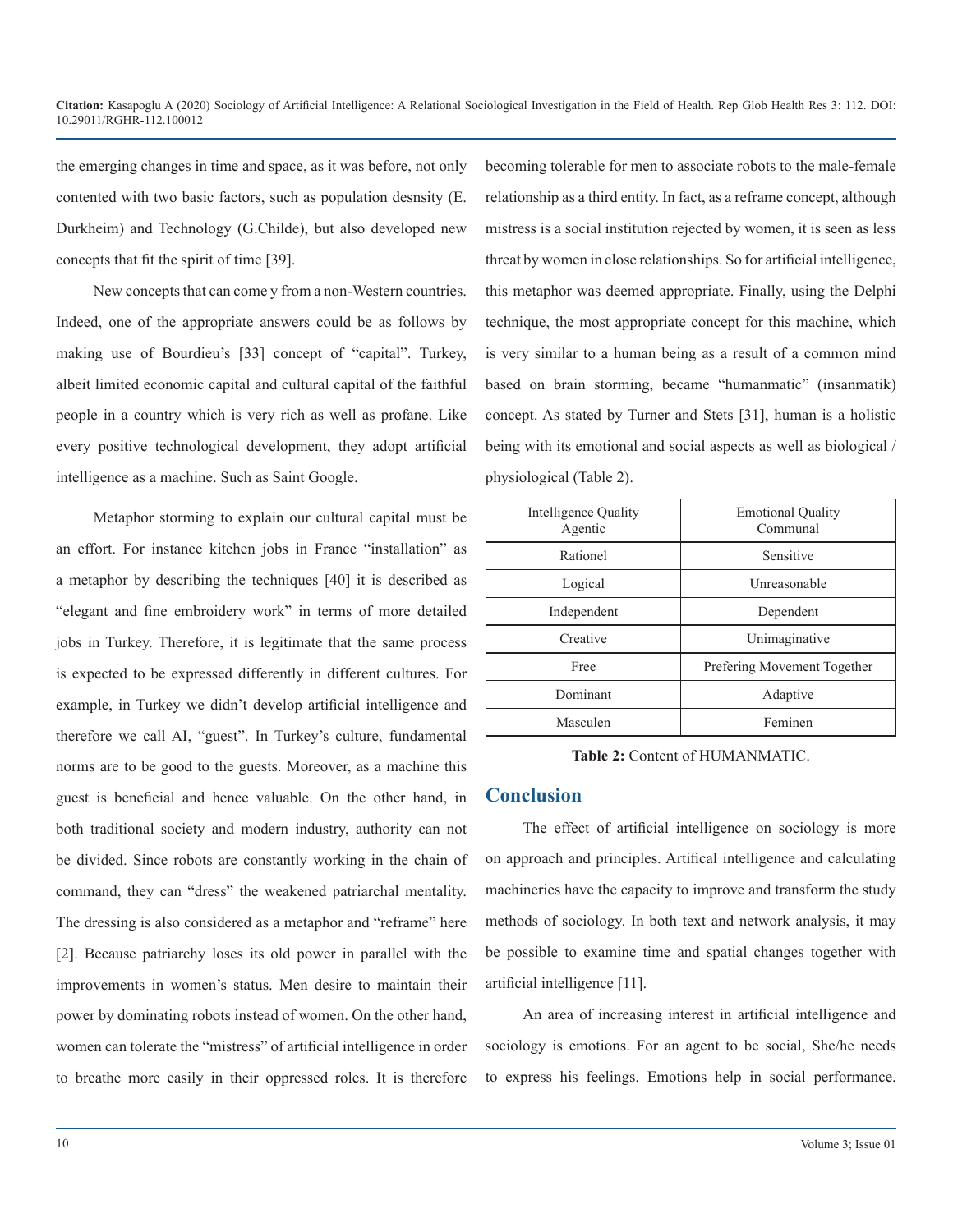For example, you need sympathetic feelings to be thoughtful. The unity of a community is ensured by solidarity and collective counceis. Emotions play an important role in understanding many actions; people trust or do not trust each other because of love and hate discourses or frustrations. In fact, Artifical Intelligence and, therefore, new computing technologies provide new methods for social data analysis, making theory construction more possible.

The relationship between sociology and artificial intelligence is increasing. As it is underlined by Indian and Chinese clinicians [41] who know how to think deeply in Far Eastern culture, today there is a great transformation in the world with the effect of artificial intelligence. It may be more appropriate to expect these transformations to offer great opportunities. Because artificial intelligence can never be a commiserating clinician, it cannot replace it. Artificial intelligence can replace a clinician only if he manages to empathize with the patient as well as the success of dealing with large data. Therefore, there is no need to be pessimistic, as time will tell us whether artificial intelligence is bane / disaster or boon / felicity.

According to Sir William Osler [41] good physician treats deseases while great physician patient. Medicine is science on the one hand and uncertainty and probability on the other. Those who deal with the patient's troubles with compassion will be as successful as those dealing with big data. In fact, if Eric Topol is right, humanity will win. In addition, our age tends to reject dualities in a relational sociological way. There is no doubt that we are living in an age full of good and evil, as well as reason and stupidity. Despite this progress in science and technology, neither violence nor poverty has disappeared. Modernity doesn't hesitate to show us what it is like to have nothing and nothing. If we choose not to be good, bad, smart and stupid, it is the reality we live. In fact the compassionate physician and patient-centered medicine is the goal. Today, big data is a tool that will only facilitate the physician's work and reduce costs. There is the possibility of the development of artificial intelligence and the acquisition of patient-centered medicine, and it is our duty to make efforts for it. However, it should be remembered that uncertainties in our age tend to increase rather than decrease, and that identities do not like it and try to control them as White points out [1].

On the other hand, the Rise of Digital Authoriterianism: Freedom in Internet Report (2018) draws attention to the negative impacts of artificial intelligence in both totalitarian and democratic countries. In totalitarian countries, for example, there is internet censorship and a comprehensive surveillance system. A kind of lending system controls the transportation, housing, reproduction and other health of the citizens. For example, the credit of those who smoke in China and those in red lights is falling. On the other hand, the credit of those who consume Chinese goods and help the elderly is increasing. In democratic countries, addresses are collected from sources such as facebook, and health-related information and products are marketed. People are labeled through discriminatory hate speech. Through community engineering, people are polarized with labels such as fat, sick, elderly, disabled, minority and immigrant.

According to the Freedom House report (2018), a US nongovernmental organization, digital freedoms are unfortunately decreasing, while surveillance for censorship and supervision increases. Totalitarian countries such as Egypt, Russia and Iran follow Chine. For example, Russia closes TELEGRAM, which does not share data. Turkey, Mexico, the Philippines as democratic countries also applied censorship the alleged protection of society. For example, digital freedoms are suppressed to increase violent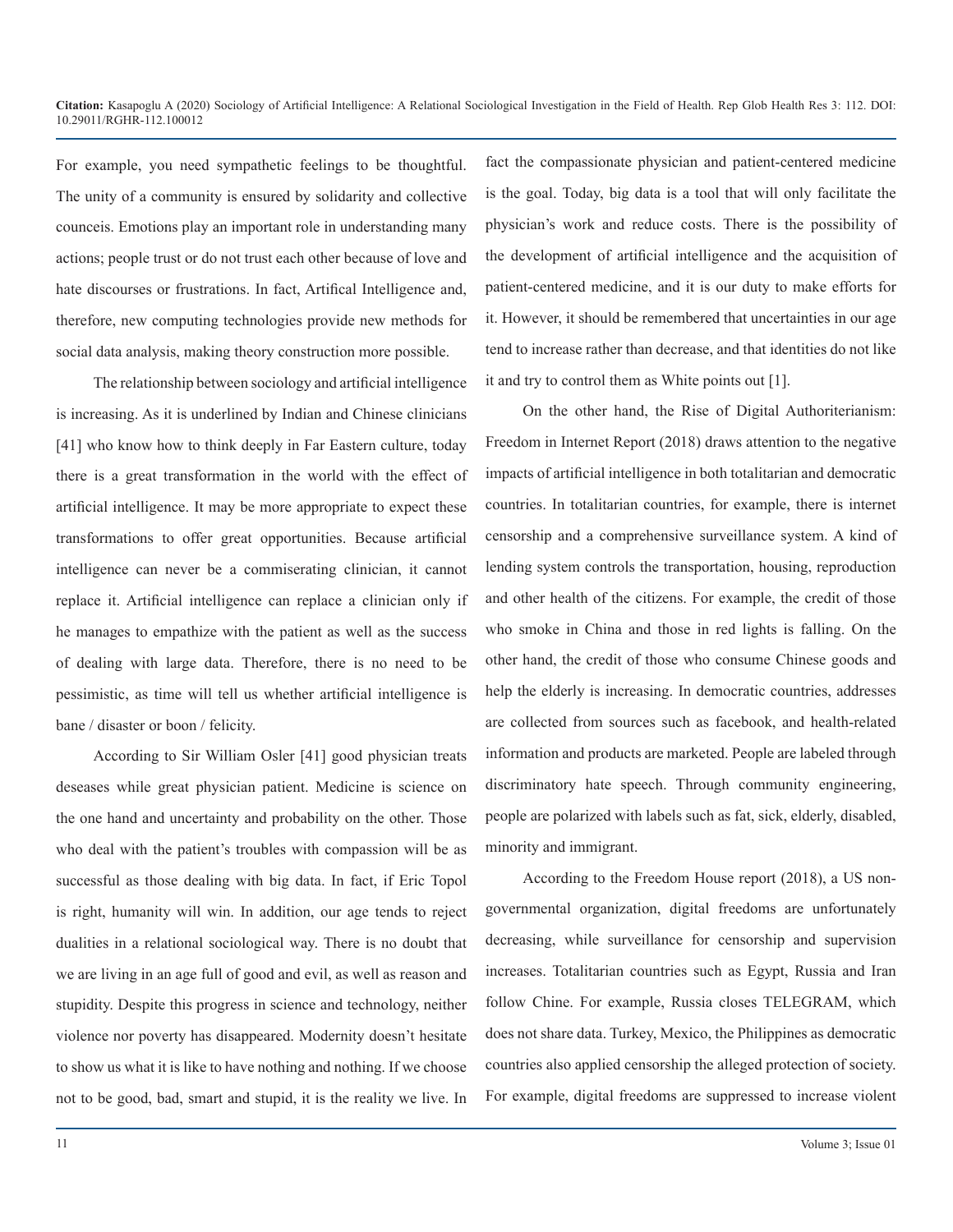discourse against immigrants, ethnic or religious minorities, and the fight against pornography or the prevention of community engineering.

As a result, artificial intelligence is an indispensable phenomenon of our age, in which all scientists, especially sociologists, will work less in parallel to the surplus labor force that is likely to emerge, but what millions of people who have lost so much time in their previous professions instead of traditional goods and services in the new era will work less in parallel to the surplus labor force, they should take precautions by thinking about how to make them happy, and try to save them from uncertainty, if not complete. Robots will undoubtedly have rights in their efforts to control uncertainties and Bager Akbay's work will gain historical significance. This new era will need new concepts and metaphors in our culture will help us. It will not be wrong to say that the "humanmatic" concept that we propose by using the concepts of "liminality" [42,43] and "ambivalence [30] is an original contribution in the age of big data [44] and developments from sociology of things to internet of things [45].

### **References**

- White HC (2008) Identity and Control. How Social Formations Emerges. Princeton. Princeton University Press.
- 2. [Goffman E \(1997\) Frame Analysis. İç. Lemert ve C and Branaman](https://cdclv.unlv.edu/archives/interactionism/goffman/lemert97.pdf)  A eds. The Goffman Reader. Ss. 149-166. Oxford and Malden, MA: [Bleckwell](https://cdclv.unlv.edu/archives/interactionism/goffman/lemert97.pdf).
- 3. [Brent EE \(1988\) Is There a Role for Artificial Intelligence in Sociology](https://link.springer.com/article/10.1007/BF02691809)  Theorizin?. American Sociology 19: 158-166.
- 4. [Carley KM \(1996\) Artificial Intelligence within Sociology. Sociol.](https://journals.sagepub.com/doi/10.1177/0049124196025001001)  Method. Res. 25: 3-30.
- 5. [Zhang Z \(2018\) Artifical Intelligence within Sociology at the Taft](https://www.atlantis-press.com/proceedings/erss-18/55912702)  School. Advances in Social Sciences, Education and Humanities [Research 300: 154-157.](https://www.atlantis-press.com/proceedings/erss-18/55912702)
- 6. [Kingma D, Adam JB \(2014\) A Method Stochastic Optimization. Pre](https://arxiv.org/abs/1412.6980)print Archive.
- 7. [Wolfe A \(1991\) Mind, Self and Society, and Computer: Artificial Intel](https://www.journals.uchicago.edu/doi/abs/10.1086/229649)ligence and the Sociology of Mind. Am Sociol 96: 1073-1096.
- 8. [Gehl RW, Bakardijeva M \(2017\) Socialbots and their Friends: Digital](https://www.routledge.com/Socialbots-and-Their-Friends-Digital-Media-and-the-Automation-of-Sociality/Gehl-Bakardjieva/p/book/9781138639409)  Media and the Automation of Society. London: Routledge.
- 9. [Woolgar S \(1985\) Why Not a Sociology of Machines? The Case of](https://journals.sagepub.com/doi/10.1177/0038038585019004005)  Sociology and Artificial Intelligence. Sociology 19: 557-572[.](https://journals.sagepub.com/doi/10.1177/0038038585019004005)
- 10. [Nilsson NJ \(2009\) The Quest for Artifical Intelligence: A History for](http://freecomputerbooks.com/The-Quest-for-Artificial-Intelligence.html)  Ideas and Achievements. Cambridge: Cambridge University Press.
- 11. [Russel SJ, Norvig P \(1994\) Artificial Intelligence: A Modern Approach.](https://www.cin.ufpe.br/~tfl2/artificial-intelligence-modern-approach.9780131038059.25368.pdf)  New Jersey: Prentice Hall.
- 12. [Yin Y, ZengY, Chen X, FanY \(2016\) The Internet of Things in Helath](https://www.sciencedirect.com/science/article/abs/pii/S2452414X16000066)care: An overview. Journal of Inductrial Information Integration 1: [3-13.](https://www.sciencedirect.com/science/article/abs/pii/S2452414X16000066)
- 13. Salman O, Elhajj I, Kayssi A, Chehab A (2015) Edge Computing, Enabling the Internet of Things. In ınternet of Things (WF-IoT). IEEE 2<sup>nd</sup> World Forum: 603-608.
- 14. [Albishi S, Soh B, Ullah A, Algarni F \(2017\) Challenges and Solutions](https://www.sciencedirect.com/science/article/pii/S1877050917329642)  for Applications and Technologies in the Internet Things. Procedia [Computer Sciences 124: 608-614](https://www.sciencedirect.com/science/article/pii/S1877050917329642).
- 15. [Gia TN, Ali M, Dhaou IB, Rahmani AM, Westerlund T, et al. \(2017\)](https://www.sciencedirect.com/science/article/pii/S1877050917310281)  IoT-based Continuous Glucose Monitoring System: A Feasibility [Study. Procedia Computer Science 109: 327-334](https://www.sciencedirect.com/science/article/pii/S1877050917310281).
- 16. [KuoTT, Kim HE, Ohno-Machado L \(2017\) Blockchain Distributed](https://www.ncbi.nlm.nih.gov/pubmed/29016974)  Ledger Technologies for Biomedical and Health Care Applications. [Journal of American Medical Informatics Association 24: 1211-1220.](https://www.ncbi.nlm.nih.gov/pubmed/29016974)
- 17. [Green KC, Armstrong JS \(2007\) Structured Anologies for Forecast](https://ideas.repec.org/a/eee/intfor/v23y2007i3p365-376.html)ing. International journal of Forecasting 23: 365-376.
- 18. Ergur A, Çobanoglu C (2019) Sihirli Dokunuştan Temassız Sağaltıma: Hasta-Hekim ilişkisinin dönüşümü: Robotik Cerrahinin İnsani Sonuçları. 9. Ulusal Sosyoloji Kongresi.Ankara: Sosyoloji Derneği.
- 19. [Mesko B \(2017\) The role of AI in Precision Medicine. Expert Review](https://www.tandfonline.com/doi/full/10.1080/23808993.2017.1380516)  of Precision Medicine and Drug Development 2: 239-241.
- 20. [Xu J, Yang P, Sharma B, Sanchez-Martin M, Wang F, et al. \(2019\)](https://www.ncbi.nlm.nih.gov/pubmed/30671672)  Translating Canser Genomics into Precision Medicine with Artificial [Intelligence: Applications, Challenges and Future Perspectives. Hu](https://www.ncbi.nlm.nih.gov/pubmed/30671672)[man Genetics 138: 109-124.](https://www.ncbi.nlm.nih.gov/pubmed/30671672)
- 21. [Tailor K \(2016\) The Patient Revolution. Canada: John Wiley & Sons.](https://www.wiley.com/en-us/The+Patient+Revolution%3A+How+Big+Data+and+Analytics+Are+Transforming+the+Health+Care+Experience-p-9781119130000)
- 22. [Topol E \(2019\) Deep Medicine: How Artificial Intelligence Can make](https://www.amazon.com/Deep-Medicine-Artificial-Intelligence-Healthcare/dp/1541644638)  Healthcare Human Again. Basic Books.
- 23. [Vance A \(2015\) Elon Musk: Tesla, Space X, and the Quest for a](https://www.amazon.com/Elon-Musk-SpaceX-Fantastic-Future/dp/006230125X)  [Fantastic Future. New York: Ecco –Harper Publisher](https://link.springer.com/article/10.1007/BF02691809).
- 24. [Kasapoglu A \(2016\) \(ed\) Uygulamalı İlişkisel Sosyoloji. İstanbul: Yeni](https://yeniinsanyayinevi.com/kitaplarimiz/uygulamali-iliskisel-sosyoloji/)  [İnsan Yayınevi](https://journals.sagepub.com/doi/10.1177/0049124196025001001).
- 25. Kasapoglu A (2019) Sağlık Hizmetlerinde İleri Teknolojinin Kullanımı. [9. Ulusal Sosyoloji Kongresi. \(yayınlanmamış bildiri\).](https://www.atlantis-press.com/proceedings/erss-18/55912702)
- 26. [Depelteau F, Powel C \(2013\) Applying Relational Sociology: Rela](https://www.palgrave.com/gp/book/9781137379917)tions, Networks and Society. New York: Palgrave & Macmillan.
- 27. [Latour B \(2005\) Reassembling the Social: An Introduction to Actor-](https://arxiv.org/abs/1412.6980)NetworkTheory. Oxford: Oxford University Press.
- 28. [Haraway DJ \(1985\) A Manifesto for Cyborgs :Science, Technology](https://www.journals.uchicago.edu/doi/abs/10.1086/229649)  and Socialist Feminism in 1980.